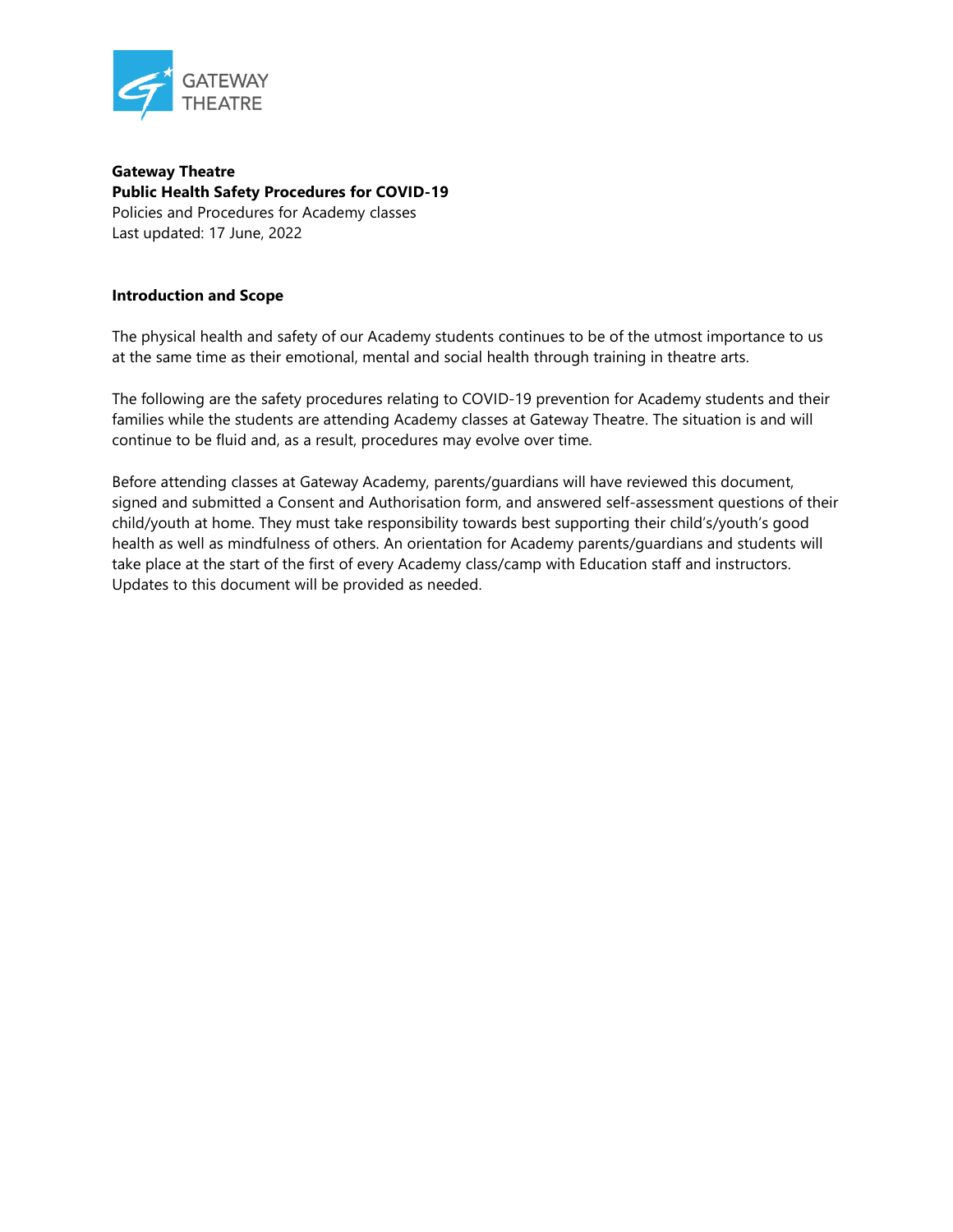

#### **Arrival and Departure Procedures**

## **Each day before students attend their class,** students ages 7-13 must assess with their parents/guardians to determine whether it is a health risk to attend class that day; students 14+ may selfassess before they attend.

## Arrival:

Upon entering, students are required to immediately wash their hands in the bathroom before settling in to the class.

## Departure:

Before leaving for the day, all students are required to again practice proper hand hygiene.

# **Assessment Procedure**

#### Self-assessment at Home

Each day before students attend Academy classes, parents/guardians must assess students ages 7-13 to determine whether it is a health risk to attend class that day. Students 14+ may self-assess before arrival.

- 1. Symptoms to assess, new or worsening:
	- Fever higher than 37°C, or chills
	- Cough
	- Loss of sense of smell or taste
	- Difficulty breathing and/or shortness of breath
	- Sore throat
	- Loss of appetite
	- Runny nose and/or sneezing
	- Extreme fatigue or tiredness
	- Headache
	- Body aches
	- Nausea or vomiting
	- Diarrhea
- 2. Are you or is anyone in your household a confirmed contact of a person confirmed to have COVID-19?

If "YES" is answered to any of the questions, and the symptoms are not related to a pre-existing condition (e.g. allergies), the child should NOT attend their Academy class. The parent/guardian should call the **Instructors' Line: 778.838.3745** to inform the instructor of the child's absence.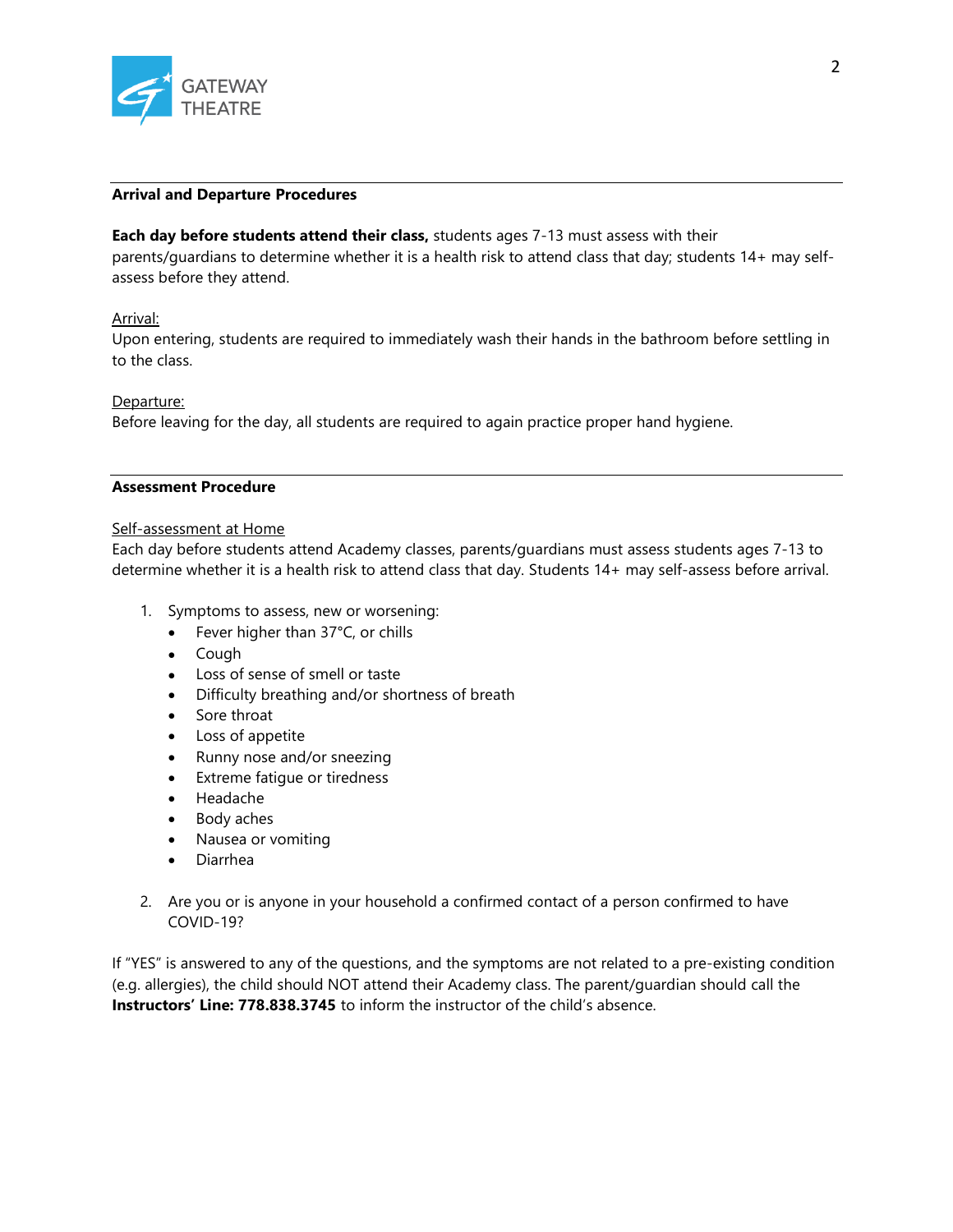

#### **Vaccination**

Academy Instructors and Accompanists must be double vaccinated. If they are eligible, we encourage Academy students also to be double vaccinated.

## **Action Steps in Case of Symptoms of Illness**

At the first sign of public (student) illness while at an Academy program, the following protocols will be followed:

- All students will sanitise their hands; non-medical masks will be provided for them to use. All students will maintain physical distance from each other and the instructor, as per protocol for Academy classes.
- Education Manager will be notified.
- Parents/guardians for each student will be phoned immediately so that they can be picked up as soon as possible.
- In the unlikely event that a student is severely ill (e.g., difficulty breathing, chest pain), 911 will be called.
- The classroom will be sanitised by Gateway staff before another class is scheduled.

#### **Equipment Use & Cleaning**

All spaces used by Gateway Academy will be cleaned daily, including wiping down of high-touch areas (such as doorknobs, light switches etc), thorough sanitation of bathrooms, along with usual cleaning procedures, and any time an object or area becomes visibly dirty.

Whenever possible, hand-held equipment used by the students will be cleaned once class has finished for the day. In the unforeseen occasion that a piece of equipment is used by more than one student in a day it will be cleaned thoroughly between users.

# **Masks**

Masks continue to be required in Gateway Theatre for all adults, as well as all Academy students, with the exception of those who have health issues that prevent them from wearing a mask.

## **Personal Hygiene**

Students must clean their hands upon arrival and before departure, and as needed during the class. A sanitising station will be available in the room for student use, in addition to the washrooms. Touching one's face is discouraged. Students must arrive with long hair held back off the face (e.g. with hair elastic,